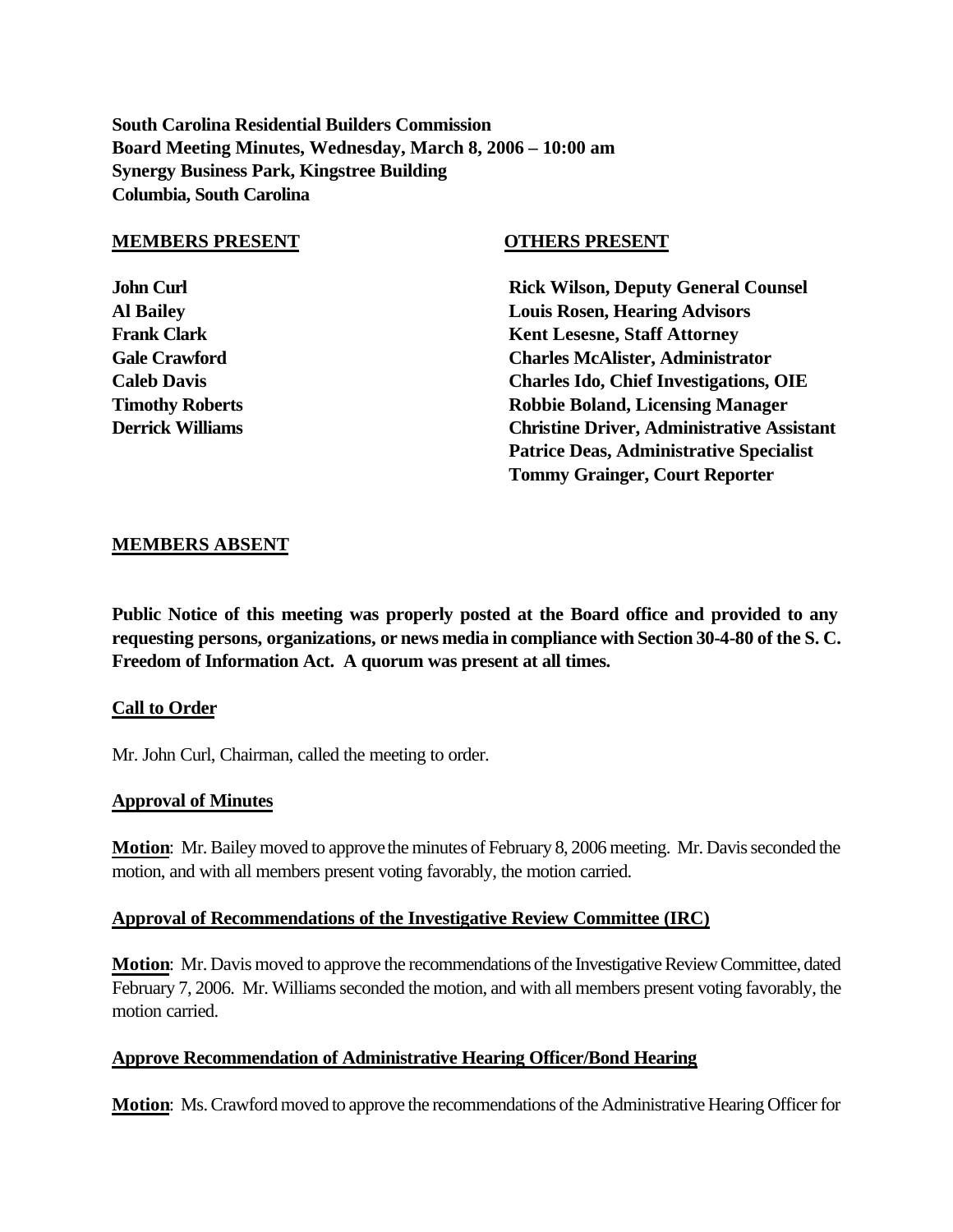Bond Hearings for John Sadri. Mr. Bailey seconded the motion, and with all members present voting favorably, the motion carried. **Approve Recommendations of Administrator for Bond Claims**

**Motion**: Mr. Williams moved to approve the recommendations of the Administrator for Bond Claims for John Sadri. Mr. Bailey seconded the motion, and with all members present voting favorably, the motion carried.

# **Appeal of Administrative Hearing Officer's, David Bennett, Citation**

James E. McGrew - Mr. McAlister informed the Commission that he received a letter from Mr. McGrew's attorney, Todd Rutherford, requesting that this matter be continued until April 12, 2006. The request was granted.

Jim Brodeur, Faye Brodeur and Holley Wallace - Mr. Joseph M. McCullouch, Jr., attorney for Jim Brodeur, Faye Brodeur and Holley Wallace, requested that this matter be continued until April 12, 2006.

**Motion**- Mr. Bailey made a motion to continue this matter until April 12, 2006. Ms. Crawford seconded the motion, and with all members present voting favorably, the motion carried.

Mr. McCullouch related some general concerns with the Certificate of Authorization process and recommended that the Commission look into the problem of small companies reportable being unable to obtain a bond in the company name for a COA license.

# **New Business**

None

# **Unfinished Business**

None

# **Adjournment**

There being no further business, the business meeting for March 8, 2006, concluded at 10:40 a.m.

The next scheduled board meeting will be held on April 12, 2006, at 10:00 a.m. at the Synergy Business Park, Kingstree Building, Room 108. (Note: Subject to Change)

# **Hearings**

Mr. Curl called the hearings to order. Mr. Louis Rosen was the hearing advisor. Mr. Kent Lesesne represented the state.